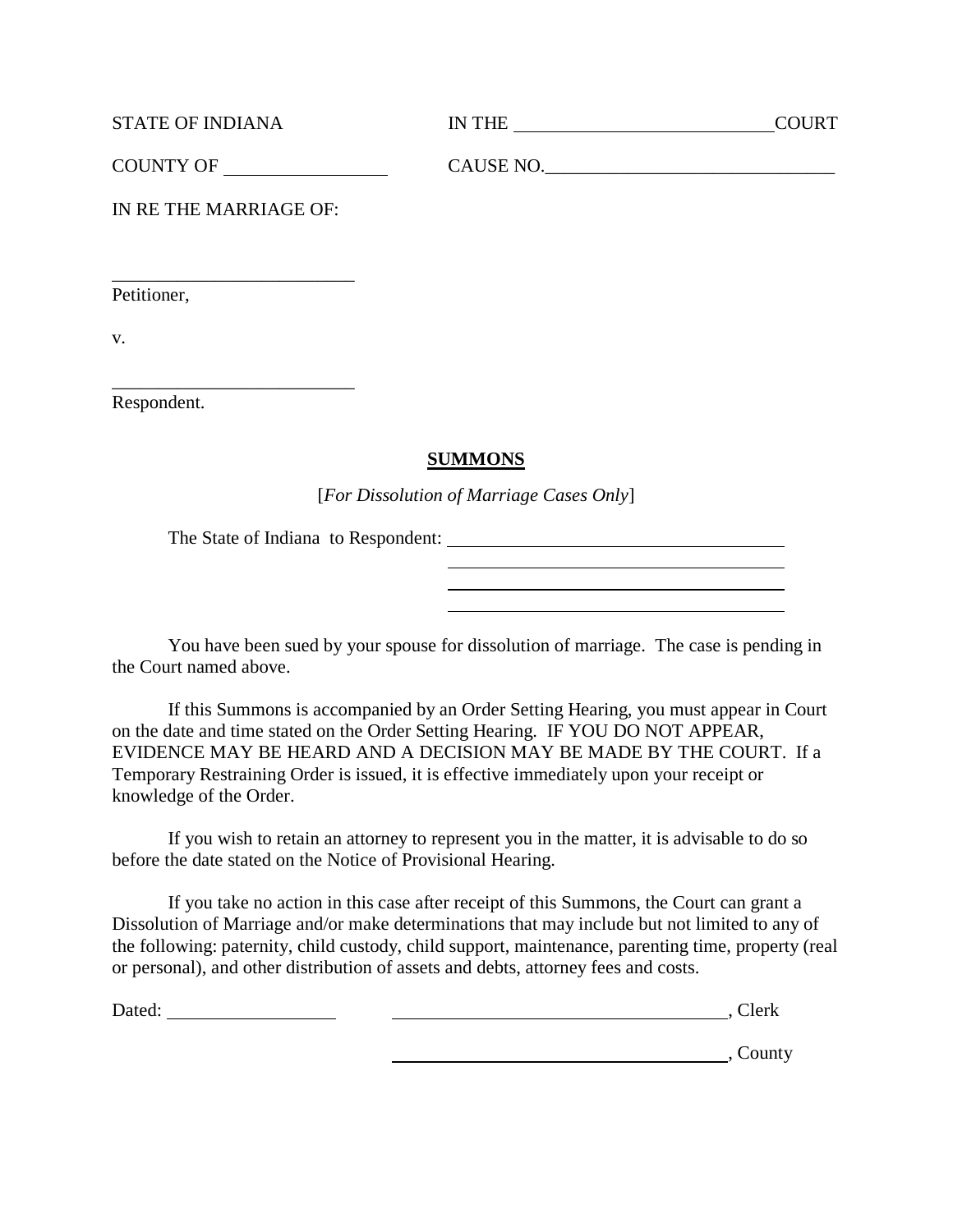The following manner of service of Summons is hereby designated:

- $\Box$  Registered/Certified mail to be sent by the Clerk
- $\Box$  Service by Sheriff on Individual at address shown above

 $\Box$  Service by Sheriff at place of employment, (name and address of spouse's employer)

### **SHERIFF'S RETURN OF SERVICE OF SUMMONS**

I hereby certify that I have served this summons on the \_\_\_\_ day of \_\_\_\_\_\_\_\_\_\_\_\_\_, 20\_\_\_\_.

\_\_\_\_\_\_\_\_\_\_\_\_\_\_\_\_\_\_\_\_\_\_\_\_\_\_\_\_\_\_\_\_\_\_\_\_\_\_\_\_\_\_\_\_\_\_\_\_\_\_\_\_\_\_\_\_\_\_\_\_\_\_\_\_\_\_\_\_ \_\_\_\_\_\_\_\_\_\_\_\_\_\_\_\_\_\_\_\_\_\_\_\_\_\_\_\_\_\_\_\_\_\_\_\_\_\_\_\_\_\_\_\_\_\_\_\_\_\_\_\_\_\_\_\_\_\_\_\_\_\_\_\_\_\_\_\_ \_\_\_\_\_\_\_\_\_\_\_\_\_\_\_\_\_\_\_\_\_\_\_\_\_\_\_\_\_\_\_\_\_\_\_\_\_\_\_\_\_\_\_\_\_\_\_\_\_\_\_\_\_\_\_\_\_\_\_\_\_\_\_\_\_\_\_\_\_\_\_\_\_\_\_\_\_\_\_\_\_\_\_\_\_

By delivering a copy of the Summons and a copy of the complaint to the Respondent identified on the first page of the Summons.

By leaving a copy of the Summons and a copy of the complaint/petition at:

\_\_\_\_\_\_\_\_\_\_\_\_\_\_\_\_\_\_\_\_\_\_\_\_\_\_\_\_\_\_\_\_\_\_\_\_\_\_\_\_\_\_\_\_\_\_\_\_\_\_\_\_\_\_\_\_\_\_\_\_\_\_\_\_\_\_\_\_\_\_\_\_ which is the dwelling place or usual place of abode of the Respondent and by mailing a copy of the Summons to the Respondent at the above address.

Other Service or Remarks: \_\_\_\_\_\_\_\_\_\_\_\_\_\_\_\_\_\_\_\_\_\_\_\_\_\_\_\_\_\_\_\_\_\_\_\_\_\_\_\_\_\_\_\_\_\_\_\_\_.

 $\overline{a}$ Sheriff's costs Sheriff

By: By: Deputy

## **CLERK'S CERTIFICATE OF MAILING**

I hereby certify that on the \_\_\_\_\_\_ day of \_\_\_\_\_\_\_\_\_\_\_\_\_\_\_\_\_\_\_\_, 20\_\_\_\_, I mailed a copy of this Summons and a copy of the Petition to the Respondent identified on the first page of the Summons by (registered or certified mail),

requesting a return receipt, at the address provided by the Petitioner.

Dated:

Clerk, County